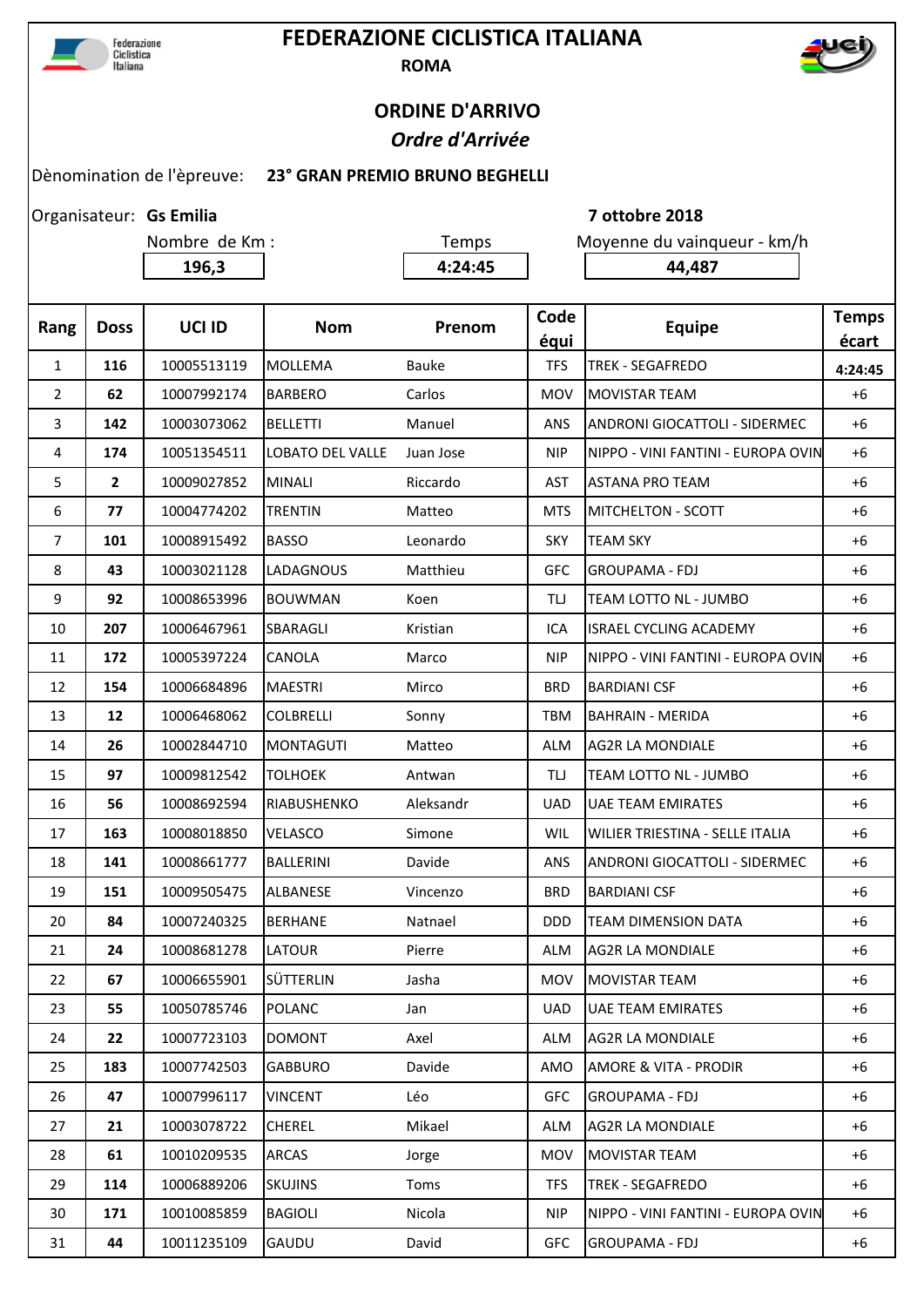| 32 | 27  | 10008883362 | <b>PETERS</b>          | Nans                 | ALM        | <b>AG2R LA MONDIALE</b>                | $+6$    |
|----|-----|-------------|------------------------|----------------------|------------|----------------------------------------|---------|
| 33 | 94  | 10007096138 | DE TIER                | Floris               | TIJ        | TEAM LOTTO NL - JUMBO                  | $+6$    |
| 34 | 115 | 10007522332 | <b>GOGL</b>            | Michael              | <b>TFS</b> | <b>TREK - SEGAFREDO</b>                | $+6$    |
| 35 | 3   | 10006658426 | <b>CHERNETSKI</b>      | Sergei               | <b>AST</b> | <b>ASTANA PRO TEAM</b>                 | $+6$    |
| 36 | 145 | 10003200475 | <b>GAVAZZI</b>         | Francesco            | ANS        | ANDRONI GIOCATTOLI - SIDERMEC          | $+6$    |
| 37 | 156 | 10006878795 | WACKERMANN             | Luca                 | <b>BRD</b> | <b>BARDIANI CSF</b>                    | $+14$   |
| 38 | 95  | 10004443994 | <b>KRUIJSWIJK</b>      | Steven               | <b>TLJ</b> | TEAM LOTTO NL - JUMBO                  | $+14$   |
| 39 | 53  | 10002817933 | <b>MORI</b>            | Manuele              | <b>UAD</b> | <b>UAE TEAM EMIRATES</b>               | $+18$   |
| 40 | 1   | 10002444784 | SANCHEZ                | Luis León            | AST        | <b>ASTANA PRO TEAM</b>                 | $+18$   |
| 41 | 143 | 10005839885 | CATTANEO               | Mattia               | ANS        | <b>ANDRONI GIOCATTOLI - SIDERMEC</b>   | $+21$   |
| 42 | 96  | 10007351974 | <b>OLIVIER</b>         | Daan                 | TIJ        | TEAM LOTTO NL - JUMBO                  | $+22$   |
| 43 | 5   | 10003205630 | <b>KANGERT</b>         | Tanel                | <b>AST</b> | <b>ASTANA PRO TEAM</b>                 | $+31$   |
| 44 | 64  | 10006587694 | FERNANDEZ              | Ruben                | <b>MOV</b> | <b>MOVISTAR TEAM</b>                   | $+34$   |
| 45 | 175 | 10003263325 | <b>PONZI</b>           | Simone               | <b>NIP</b> | NIPPO - VINI FANTINI - EUROPA OVIN     | $+34$   |
| 46 | 167 | 10008653087 | <b>SCHÖNBERGER</b>     | Sebastian            | <b>WIL</b> | <b>WILIER TRIESTINA - SELLE ITALIA</b> | $+45$   |
| 47 | 71  | 10003205327 | <b>KREUZIGER</b>       | Roman                | <b>MTS</b> | <b>MITCHELTON - SCOTT</b>              | $+45$   |
| 48 | 121 | 10003072557 | CAPECCHI               | Eros                 | <b>ITA</b> | <b>ITALIA</b>                          | $+45$   |
| 49 | 31  | 10009226401 | <b>MARTINEZ POVEDA</b> | Daniel Felipe        | <b>EFD</b> | TEAM EF EDUCATION FIRST - DRAPAC       | $+45$   |
| 50 | 195 | 10002302015 | LAGUTIN                | Sergey               | GAZ        | <b>GAZPROM - RUSVELO</b>               | $+52$   |
| 51 | 76  | 10009492139 | <b>POWER</b>           | Robert               | <b>MTS</b> | <b>MITCHELTON - SCOTT</b>              | $+56$   |
| 52 | 136 | 10074756971 | <b>SCHULTZ</b>         | Nicholas Jack Willia | <b>CJR</b> | CAJA RURAL - SEGUROS RGA               | $+56$   |
| 53 | 46  | 10006917494 | <b>REICHENBACH</b>     | Sébastien            | <b>GFC</b> | <b>GROUPAMA - FDJ</b>                  | $+56$   |
| 54 | 41  | 10006473722 | <b>PINOT</b>           | Thibaut              | <b>GFC</b> | <b>GROUPAMA - FDJ</b>                  | $+56$   |
| 55 | 81  | 10002302722 | <b>CUMMINGS</b>        | Stephen              | DDD.       | <b>TEAM DIMENSION DATA</b>             | $+56$   |
| 56 | 74  | 10005560710 | <b>MEZGEC</b>          | Luka                 | MTS.       | <b>MITCHELTON - SCOTT</b>              | $+1:06$ |
| 57 | 86  | 10009990374 | <b>DLAMINI</b>         | Nicholas             | <b>DDD</b> | <b>TEAM DIMENSION DATA</b>             | $+1:53$ |
| 58 | 144 | 10008672891 | <b>FRAPPORTI</b>       | Mattia               | ANS        | <b>ANDRONI GIOCATTOLI - SIDERMEC</b>   | $+2:00$ |
| 59 | 227 | 10009318549 | TOTÒ                   | Paolo                | SMV        | SANGEMINI - MG. K VIS - VEGA           | $+2:00$ |
| 60 | 192 | 10009194772 | <b>KULIKOV</b>         | Vladislav            | GAZ        | <b>GAZPROM - RUSVELO</b>               | $+2:00$ |
| 61 | 126 | 10015078935 | <b>ROCCHETTA</b>       | Cristian             | ITA        | <b>ITALIA</b>                          | $+2:00$ |
| 62 | 235 | 10010086970 | RAVANELLI              | Simone               | <b>BIC</b> | <b>BIESSE CARRERA GAVARDO</b>          | $+2:00$ |
| 63 | 131 | 10010991902 | CELANO                 | Danilo               | <b>CJR</b> | CAJA RURAL - SEGUROS RGA               | $+2:00$ |
| 64 | 205 | 10007882242 | <b>NIV</b>             | Guy                  | ICA        | <b>ISRAEL CYCLING ACADEMY</b>          | $+2:00$ |
| 65 | 222 | 10009787583 | <b>DI SANTE</b>        | Antonio              | SMV        | SANGEMINI - MG. K VIS - VEGA           | $+2:00$ |
| 66 | 173 | 10006076628 | <b>HATSUYAMA</b>       | Sho                  | <b>NIP</b> | NIPPO - VINI FANTINI - EUROPA OVIN     | $+2:00$ |
| 67 | 147 | 10004501891 | <b>FRAPPORTI</b>       | Marco                | <b>ANS</b> | ANDRONI GIOCATTOLI - SIDERMEC          | $+2:00$ |
| 68 | 155 | 10008983291 | <b>BRESCIANI</b>       | Michael              | <b>BRD</b> | <b>BARDIANI CSF</b>                    | $+2:00$ |
| 69 | 32  | 10011137806 | <b>MONK</b>            | Cyrus                | EFD.       | TEAM EF EDUCATION FIRST - DRAPAC       | $+2:00$ |
| 70 | 187 | 10008917112 | <b>FREULER</b>         | Jan-André            | AMO        | <b>AMORE &amp; VITA - PRODIR</b>       | $+2:00$ |
| 71 | 216 | 10008854868 | <b>STACCHIOTTI</b>     | Riccardo             | <b>MST</b> | <b>MSTINA FOCUS</b>                    | $+2:00$ |
| 72 | 37  | 10014517143 | <b>NEVES</b>           | José                 | EFD        | TEAM EF EDUCATION FIRST - DRAPAC       | $+2:00$ |
| 73 | 93  | 10048456433 | <b>GESINK</b>          | Robert               | TLJ        | TEAM LOTTO NL - JUMBO                  | $+2:00$ |
| 74 | 4   | 10002698604 | <b>GRIVKO</b>          | Andrey               | AST        | <b>ASTANA PRO TEAM</b>                 | $+2:00$ |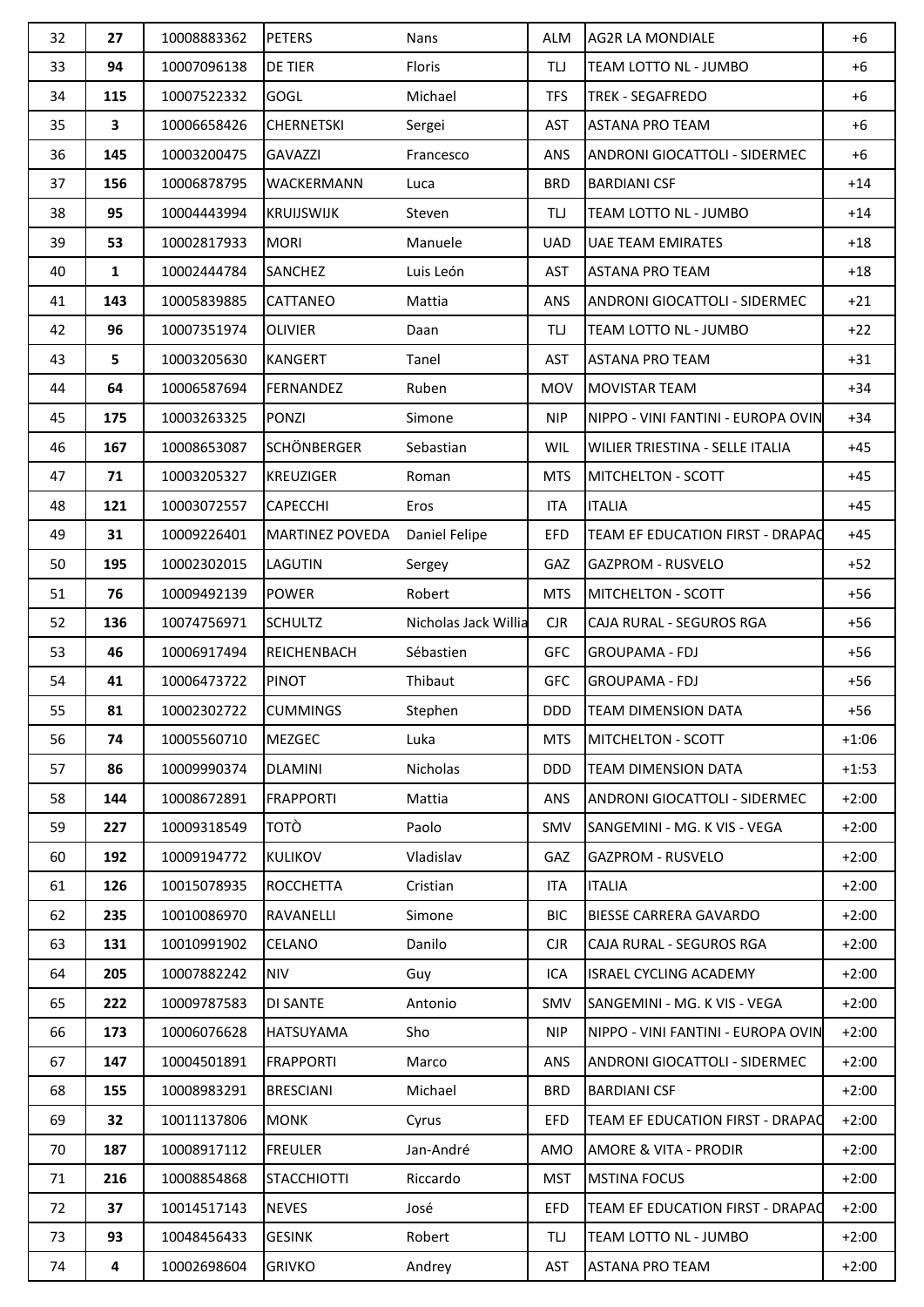| 75  | 34                      | 10007491717 | <b>DOMBROWSKI</b>                | Joseph Lloyd   | <b>EFD</b> | TEAM EF EDUCATION FIRST - DRAPAC | $+2:00$ |
|-----|-------------------------|-------------|----------------------------------|----------------|------------|----------------------------------|---------|
| 76  | 127                     | 10015135519 | <b>ZAMBELLI</b>                  | Samuele        | <b>ITA</b> | <b>ITALIA</b>                    | $+2:00$ |
| 77  | 106                     | 10002733663 | LOPEZ GARCIA                     | David          | <b>SKY</b> | <b>TEAM SKY</b>                  | $+2:00$ |
| 78  | 122                     | 10007881737 | <b>ORRICO</b>                    | Davide         | <b>ITA</b> | <b>ITALIA</b>                    | $+2:00$ |
| 79  | 185                     | 10007224056 | <b>STÜSSI</b>                    | Colin Chris    | AMO        | <b>AMORE &amp; VITA - PRODIR</b> | $+2:00$ |
| 80  | 146                     | 10009392412 | VENDRAME                         | Andrea         | <b>ANS</b> | ANDRONI GIOCATTOLI - SIDERMEC    | $+2:00$ |
| 81  | 157                     | 10007527786 | <b>TONELLI</b>                   | Alessandro     | <b>BRD</b> | <b>BARDIANI CSF</b>              | $+2:00$ |
| 82  | 102                     | 10009584489 | <b>BERNAL GOMEZ</b>              | Egan Arley     | <b>SKY</b> | <b>TEAM SKY</b>                  | $+2:00$ |
| 83  | 83                      | 10003226141 | JANSE VAN RENSBUR(Jacques Willem |                | <b>DDD</b> | <b>TEAM DIMENSION DATA</b>       | $+2:00$ |
| 84  | 125                     | 10014991837 | <b>MOZZATO</b>                   | Luca           | ITA        | <b>ITALIA</b>                    | $+2:00$ |
| 85  | 91                      | 10005467447 | <b>BATTAGLIN</b>                 | Enrico         | <b>TU</b>  | TEAM LOTTO NL - JUMBO            | $+2:00$ |
| 86  | 52                      | 10004563327 | <b>SWIFT</b>                     | Ben            | <b>UAD</b> | <b>UAE TEAM EMIRATES</b>         | $+2:00$ |
| 87  | 164                     | 10005658114 | ZARDINI                          | Edoardo        | <b>WIL</b> | WILIER TRIESTINA - SELLE ITALIA  | $+2:00$ |
| 88  | 103                     | 10007223450 | <b>DOULL</b>                     | Owain          | <b>SKY</b> | <b>TEAM SKY</b>                  | $+2:00$ |
| 89  | 107                     | 10003267769 | <b>STANNARD</b>                  | lan            | <b>SKY</b> | <b>TEAM SKY</b>                  | $+2:00$ |
| 90  | 13                      | 10003261103 | <b>KOREN</b>                     | Kristijan      | <b>TBM</b> | <b>BAHRAIN - MERIDA</b>          | $+3:41$ |
| 91  | 104                     | 10002630401 | <b>GOLAS</b>                     | Michal         | <b>SKY</b> | <b>TEAM SKY</b>                  | $+4:50$ |
| 92  | 54                      | 10008906301 | <b>PETILLI</b>                   | Simone         | <b>UAD</b> | <b>UAE TEAM EMIRATES</b>         | $+4:57$ |
| 93  | 14                      | 10009392210 | <b>NIBALI</b>                    | Antonio        | <b>TBM</b> | <b>BAHRAIN - MERIDA</b>          | $+4:57$ |
| 94  | 123                     | 10015827451 | <b>MAZZUCCO</b>                  | fabio          | <b>ITA</b> | <b>ITALIA</b>                    | $+4:57$ |
| 95  | 51                      | 10003199970 | <b>BONO</b>                      | Matteo         | <b>UAD</b> | <b>UAE TEAM EMIRATES</b>         | $+4:57$ |
| 96  | 16                      | 10007513541 | <b>PIBERNIK</b>                  | Luka           | TBM        | <b>BAHRAIN - MERIDA</b>          | $+4:57$ |
| 97  | $\overline{\mathbf{z}}$ | 10010041100 | <b>STALNOV</b>                   | Nikita         | <b>AST</b> | <b>ASTANA PRO TEAM</b>           | $+5:04$ |
| 98  | 72                      | 10004404790 | <b>BEWLEY</b>                    | Sam            | <b>MTS</b> | MITCHELTON - SCOTT               | $+5:50$ |
| 99  | 75                      | 10007512026 | <b>VERONA</b>                    | Carlos         | MTS        | MITCHELTON - SCOTT               | $+5:50$ |
| 100 | 112                     | 10008689564 | PEDERSEN                         | Mads           | <b>TFS</b> | <b>TREK - SEGAFREDO</b>          | $+5:50$ |
| 101 | 63                      | 10006916282 | <b>BETANCUR</b>                  | Carlos         | <b>MOV</b> | <b>MOVISTAR TEAM</b>             | $+5:50$ |
| 102 | 201                     | 10022516007 | ANDEMESKEL                       | Awet           | ICA        | <b>ISRAEL CYCLING ACADEMY</b>    | $+6:23$ |
| 103 | 231                     | 10074375742 | <b>AMICI</b>                     | Alberto        | <b>BIC</b> | BIESSE CARRERA GAVARDO           | $+6:23$ |
| 104 | 191                     | 10002652528 | <b>FIRSANOV</b>                  | Sergey         | GAZ        | <b>GAZPROM - RUSVELO</b>         | $+6:23$ |
| 105 | 161                     | 10010984020 | <b>FLOREZ LOPEZ</b>              | Miguel Eduardo | <b>WIL</b> | WILIER TRIESTINA - SELLE ITALIA  | $+6:23$ |
| 106 | 15                      | 10009700889 | <b>GAROSIO</b>                   | Andrea         | TBM        | <b>BAHRAIN - MERIDA</b>          | $+6:23$ |
| 107 | 162                     | 10006887687 | <b>KOSHEVOY</b>                  | Ilia           | <b>WIL</b> | WILIER TRIESTINA - SELLE ITALIA  | $+6:23$ |
| 108 | 203                     | 10043045045 | <b>DIAZ GALLEGO</b>              | Jose Manuel    | ICA        | ISRAEL CYCLING ACADEMY           | $+6:23$ |
| 109 | 87                      | 10006487058 | <b>VAN ZYL</b>                   | Johann         | <b>DDD</b> | TEAM DIMENSION DATA              | $+6:23$ |
| 110 | 153                     | 10005503217 | <b>GUARDINI</b>                  | Andrea         | <b>BRD</b> | <b>BARDIANI CSF</b>              | $+6:23$ |
| 111 | 194                     | 10005747535 | <b>MAIKIN</b>                    | Roman          | GAZ        | <b>GAZPROM - RUSVELO</b>         | $+6:23$ |
| 112 | 206                     | 10003085994 | <b>HERMANS</b>                   | Ben            | ICA        | ISRAEL CYCLING ACADEMY           | $+6:23$ |
| 113 | 42                      | 10002261700 | <b>BONNET</b>                    | William        | <b>GFC</b> | <b>GROUPAMA - FDJ</b>            | $+7:16$ |
| 114 | 45                      | 10003223919 | <b>ROUX</b>                      | Anthony        | <b>GFC</b> | <b>GROUPAMA - FDJ</b>            | $+7:16$ |
| 115 | 211                     | 10074912070 | <b>VULCAN</b>                    | Denis Marian   | <b>MST</b> | <b>MSTINA FOCUS</b>              | $+8:07$ |
| 116 | 111                     | 10006114620 | <b>ALAFACI</b>                   | Eugenio        | <b>TFS</b> | TREK - SEGAFREDO                 | $+8:07$ |
| 117 | 215                     | 10009884987 | <b>RUSCETTA</b>                  | Andrea         | <b>MST</b> | <b>MSTINA FOCUS</b>              | $+8:07$ |
|     |                         |             |                                  |                |            |                                  |         |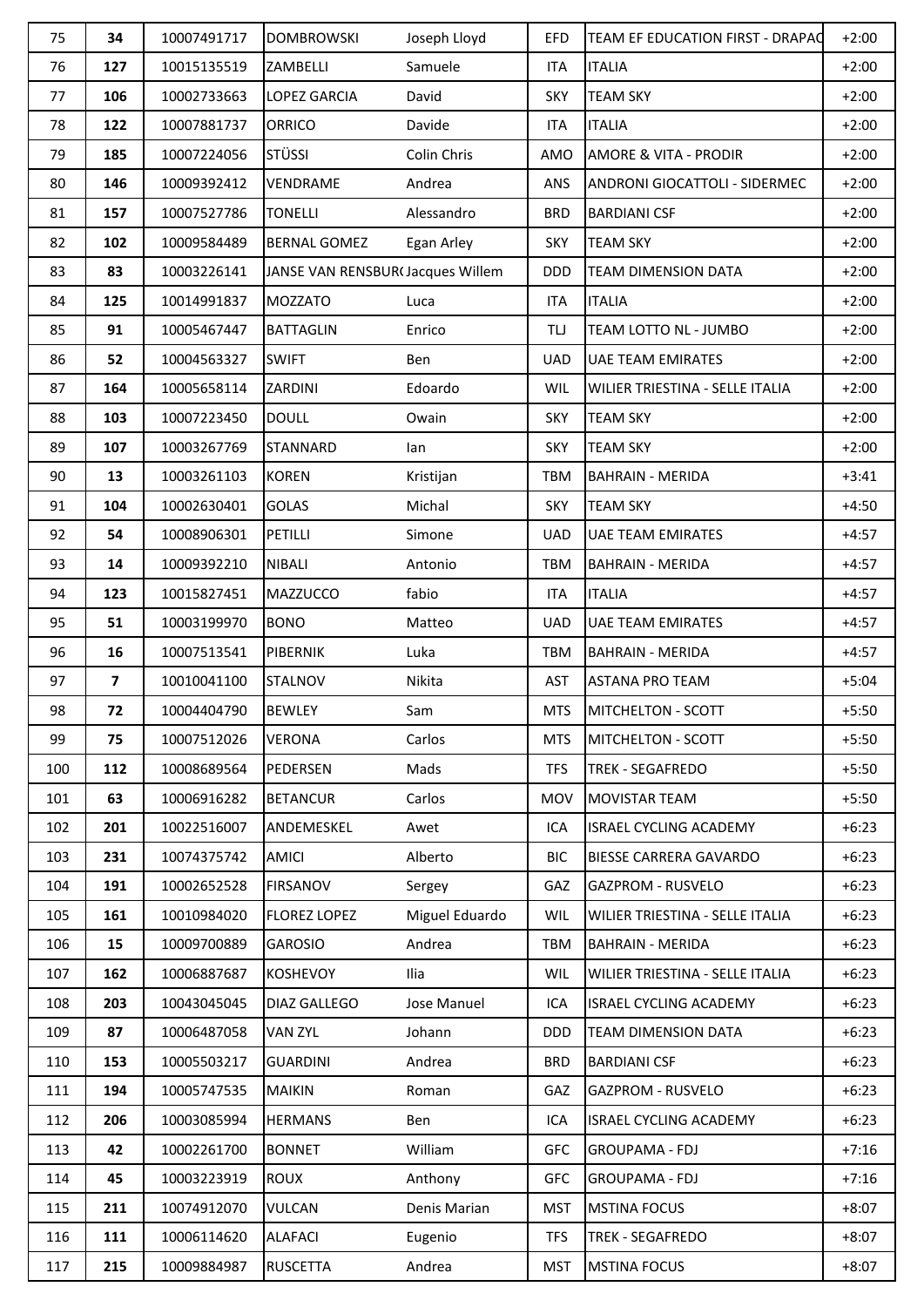| 118        | 133 | 10005512210 | <b>MAS BONET</b>          | Luis Guillermo        | <b>CJR</b> | CAJA RURAL - SEGUROS RGA           | $+8:07$ |
|------------|-----|-------------|---------------------------|-----------------------|------------|------------------------------------|---------|
| 119        | 196 | 10010165378 | <b>KOBERNYAK</b>          | Evgeny                | GAZ        | <b>GAZPROM - RUSVELO</b>           | $+8:07$ |
| 120        | 224 | 10014033456 | <b>PUCCIONI</b>           | Dario                 | <b>SMV</b> | SANGEMINI - MG. K VIS - VEGA       | $+8:07$ |
| 121        | 221 | 10006704300 | <b>DRAPERI</b>            | Matteo                | SMV        | SANGEMINI - MG. K VIS - VEGA       | $+8:07$ |
| 122        | 184 | 10004610514 | <b>LUKSEVICS</b>          | Viesturs              | AMO        | AMORE & VITA - PRODIR              | $+8:07$ |
| 123        | 234 | 10014479454 | PICCOT                    | Michel                | <b>BIC</b> | <b>BIESSE CARRERA GAVARDO</b>      | $+8:07$ |
| 124        | 232 | 10009490523 | DELCÓ                     | Lorenzo               | <b>BIC</b> | <b>BIESSE CARRERA GAVARDO</b>      | $+8:07$ |
| 125        | 226 | 10015393375 | <b>MARINOZZI</b>          | Alessandro            | <b>SMV</b> | SANGEMINI - MG. K VIS - VEGA       | $+8:07$ |
| 126        | 182 | 10007461708 | <b>BOGDANOVICS</b>        | Maris                 | AMO        | AMORE & VITA - PRODIR              | $+8:07$ |
| 127        | 135 | 10008693204 | RODRIGUEZ MARTIN Cristian |                       | $C$ JR     | CAJA RURAL - SEGUROS RGA           | $+8:07$ |
| 128        | 35  | 10006884253 | <b>MAGNUSSON</b>          | Kim                   | <b>EFD</b> | TEAM EF EDUCATION FIRST - DRAPAC   | $+8:07$ |
| 129        | 132 | 10009393624 | <b>CUADROS MORATA</b>     | Alvaro                | <b>CJR</b> | CAJA RURAL - SEGUROS RGA           | $+8:07$ |
| 130        | 225 | 10010970579 | <b>SALVIETTI</b>          | Niccolo'              | SMV        | SANGEMINI - MG. K VIS - VEGA       | $+8:07$ |
| <b>DNF</b> | 6   | 10009763436 | LOPEZ MORENO              | Miguel Angel          | AST        | <b>ASTANA PRO TEAM</b>             |         |
| <b>DNF</b> | 11  | 10002910586 | <b>AGNOLI</b>             | Valerio               | <b>TBM</b> | <b>BAHRAIN - MERIDA</b>            |         |
| <b>DNF</b> | 17  | 10009991081 | <b>PIRARD</b>             | Maxim                 | <b>TBM</b> | <b>BAHRAIN - MERIDA</b>            |         |
| <b>DNF</b> | 25  | 10006045508 | <b>GENIEZ</b>             | Alexandre             | ALM        | <b>AG2R LA MONDIALE</b>            |         |
| <b>DNF</b> | 33  | 10006467254 | <b>BROWN</b>              | Nathan                | <b>EFD</b> | TEAM EF EDUCATION FIRST - DRAPAC   |         |
| <b>DNF</b> | 36  | 10004613948 | <b>MODOLO</b>             | Sacha                 | <b>EFD</b> | TEAM EF EDUCATION FIRST - DRAPAC   |         |
| <b>DNF</b> | 57  | 10008698153 | <b>TROIA</b>              | Oliviero              | UAD        | <b>UAE TEAM EMIRATES</b>           |         |
| <b>DNF</b> | 65  | 10006836763 | <b>LANDA MEANA</b>        | Mikel                 | MOV        | <b>MOVISTAR TEAM</b>               |         |
| <b>DNF</b> | 66  | 10002910990 | <b>ROJAS</b>              | José                  | <b>MOV</b> | <b>MOVISTAR TEAM</b>               |         |
| <b>DNF</b> | 73  | 10009497593 | <b>HAMILTON</b>           | Lucas                 | <b>MTS</b> | MITCHELTON - SCOTT                 |         |
| <b>DNF</b> | 85  | 10007864155 | <b>DEBESAY</b>            | Mekseb                | DDD.       | <b>TEAM DIMENSION DATA</b>         |         |
| <b>DNF</b> | 105 | 10001557741 | <b>KNEES</b>              | Christian             | <b>SKY</b> | <b>TEAM SKY</b>                    |         |
| <b>DNF</b> | 113 | 10007897602 | DANIEL                    | Gregory               | <b>TFS</b> | TREK - SEGAFREDO                   |         |
| <b>DNF</b> | 117 | 10004599602 | <b>STETINA</b>            | Peter                 | <b>TFS</b> | <b>TREK - SEGAFREDO</b>            |         |
| <b>DNF</b> | 124 | 10013100135 | <b>DURANTI</b>            | Jalel                 | ITA        | <b>ITALIA</b>                      |         |
| <b>DNF</b> | 137 | 10074757173 | <b>OIEN</b>               | Justin                | <b>CJR</b> | CAJA RURAL - SEGUROS RGA           |         |
| <b>DNF</b> | 152 | 10008660767 | ANDREETTA                 | Simone                | <b>BRD</b> | <b>BARDIANI CSF</b>                |         |
| <b>DNF</b> | 165 | 10014461670 | RINALDI                   | Nicholas              | <b>WIL</b> | WILIER TRIESTINA - SELLE ITALIA    |         |
| <b>DNF</b> | 166 | 10013581394 | <b>RAGGIO</b>             | Luca                  | <b>WIL</b> | WILIER TRIESTINA - SELLE ITALIA    |         |
| <b>DNF</b> | 176 | 10006875159 | <b>GROSU</b>              | <b>Eduard Michael</b> | <b>NIP</b> | NIPPO - VINI FANTINI - EUROPA OVIN |         |
| <b>DNF</b> | 177 | 10002846528 | <b>MARANGONI</b>          | Alan                  | <b>NIP</b> | NIPPO - VINI FANTINI - EUROPA OVIN |         |
| <b>DNF</b> | 181 | 10011643418 | <b>BERNARDINETTI</b>      | Marco                 | AMO        | AMORE & VITA - PRODIR              |         |
| <b>DNF</b> | 186 | 10007202535 | <b>TROSINO</b>            | Mirko                 | AMO        | AMORE & VITA - PRODIR              |         |
| <b>DNF</b> | 193 | 10014356485 | <b>KULIKOVSKIY</b>        | Alexandr              | GAZ        | <b>GAZPROM - RUSVELO</b>           |         |
| <b>DNF</b> | 197 | 10006795337 | <b>SHALUNOV</b>           | Evgeny                | <b>GAZ</b> | <b>GAZPROM - RUSVELO</b>           |         |
| <b>DNF</b> | 202 | 10014093979 | <b>BADILATTI</b>          | Matteo                | ICA        | <b>ISRAEL CYCLING ACADEMY</b>      |         |
| <b>DNF</b> | 204 | 10007527988 | RÄIM                      | Mihkel                | ICA        | <b>ISRAEL CYCLING ACADEMY</b>      |         |
| <b>DNF</b> | 212 | 10053731112 | <b>DIMA</b>               | Emil                  | <b>MST</b> | <b>MSTINA FOCUS</b>                |         |
| <b>DNF</b> | 213 | 10009429996 | <b>DOBRE</b>              | Vlad-Nicolae          | <b>MST</b> | <b>MSTINA FOCUS</b>                |         |
| <b>DNF</b> | 214 | 10006636194 | MARCELLI                  | Mattia                | <b>MST</b> | <b>MSTINA FOCUS</b>                |         |
|            |     |             |                           |                       |            |                                    |         |